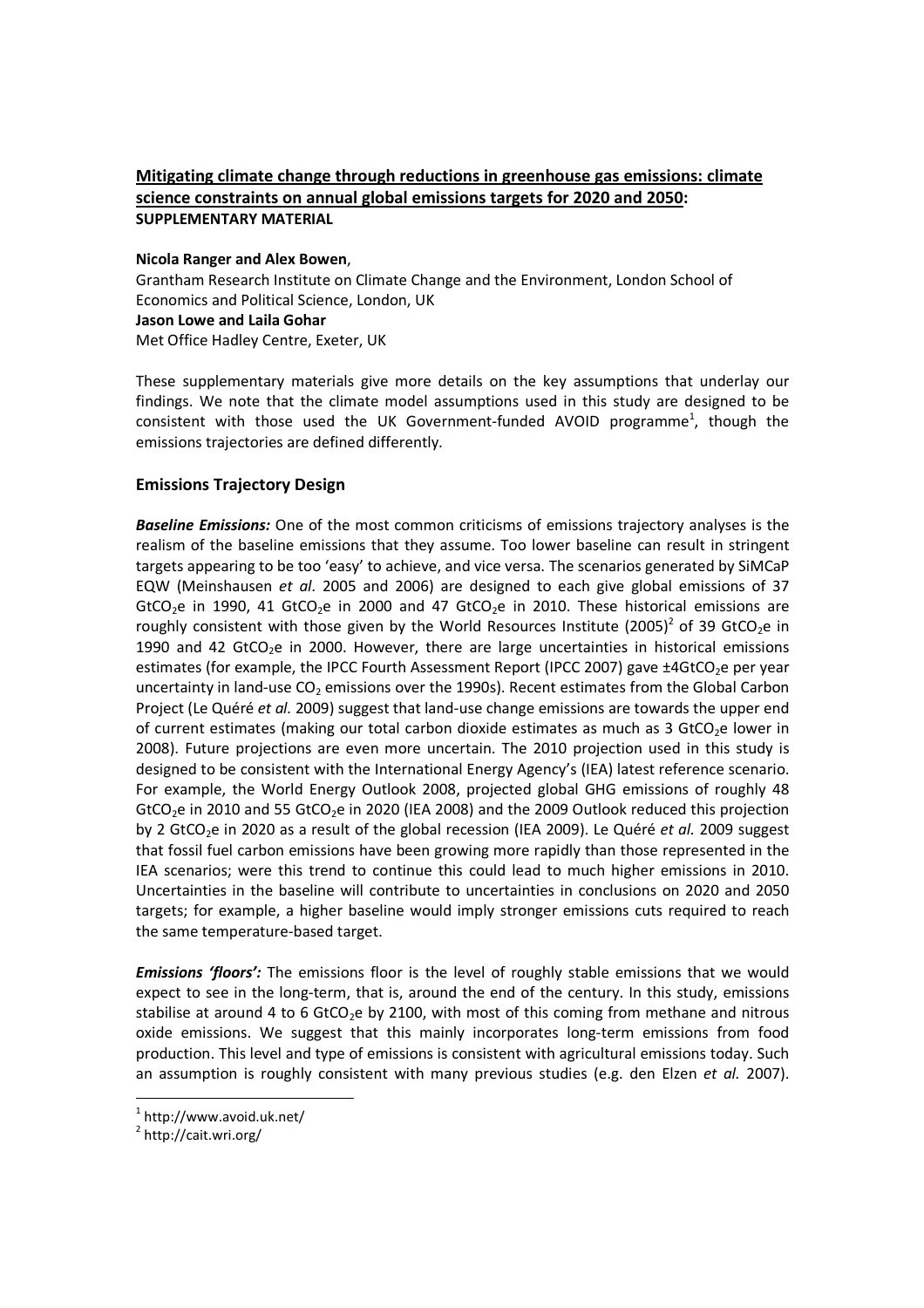Some studies assume that emissions can be brought down even lower, through for example, carbon sequestration, and these studies would tend to give less stringent targets for 2020 and 2050. We assume that setting 2020 and 2050 targets that rely on eliminating GHG emissions completely is not a sound strategy.

*The contribution of non-CO<sub>2</sub> gases:* This study uses non-CO<sub>2</sub> gases generated using the SiMCaP EQW model, which generates non-CO<sub>2</sub> gases as part of the Equal Quantile Walk methodology (Meinshausen *et al.* 2005). Under these assumptions, the dominant emissions by 2100 are methane (CH<sub>4</sub>) and nitrous oxide (N<sub>2</sub>O). Non-fossil fuel CO<sub>2</sub> emissions (i.e. land-use change) are assumed to become negative in around 2040, offsetting a portion of fossil fuel  $CO<sub>2</sub>$  emissions. In 2100, we see small negative net  $CO<sub>2</sub>$  emissions of around 0.5 GtCO<sub>2</sub>e.

### **Aerosol Assumptions**

l

Aerosols exert a significant net cooling influence on climate<sup>3</sup> (i.e. a negative radiative forcing). For example, it is estimated that, at present, the negative radiative forcing from aerosols roughly offsets the positive radiative forcing from the non-CO<sub>2</sub> gases, slowing the observed rate of warming. But, unlike GHGs, aerosols are very short-lived in the atmosphere; with a life time of only a few days. The effects of aerosols on climate are important, but are one of the largest sources of uncertainty in current climate projections. There are three components to this uncertainty: (1) estimating future anthropogenic emissions from aerosols; (2) estimating future natural emissions from aerosols; and (3) estimating and representing the radiative forcing effects of aerosols in models. We address each of these below:

*1. Anthropogenic Aerosol Emissions:* Global emissions of aerosols have risen roughly in line with fossil-fuel CO<sub>2</sub> emissions; however, since around 1970 the growth in emissions have slowed considerably as a result of the implementation of air quality legislation, a shift to lower sulphur fuels and economic transition in Eastern Europe and the Former Soviet Union (Fisher *et al.* 2007, F2007). At the same time, sulphur emissions grew rapidly in Asia; though this growth has also slowed in the last decade. Projecting future aerosol emissions requires one to anticipate trends in fossil-fuel use, as well as the aerosol emissions intensity of that activity. In additional to this, there is disagreement even on current aerosol emissions, with an uncertainty range of around 10-50% (Van Vuuren and O'Neill, 2006, VN2006). The MAGICC model includes three types of aerosols, sulphate aerosols  $(SO<sub>2</sub>)$ , fossil-fuel organic carbon and black carbon. Two different sulphate aerosol emissions intensity assumptions are used in this study; the first is based on the IPCC SRES B1 scenario (Nakicenovic *et al*. 2000); and the second, an average across simulations generated from the SiMCaP model (Meinshausen *et al.* 2006). Aerosol emissions are calculated for each GHG emission scenario by applying the aerosol intensity projection to the projected fossil-fuel related carbon emissions of the specific trajectory. Based on the analyses of VN2006, and comparing to projections reported in F2007, we conclude that our SRES B1-based scenario used might be considered a mid- to high-end aerosol emission assumption; for example, VN2006 finds that all the SRES scenarios over-predicted sulphur emissions by around 15% over the 1990-2000s compared with observation-based estimates, but the B1 scenario (a "cleaner" SRES world storyline) used here lies roughly at the mid- to high-end of non-

 $^3$  Different types of aerosols have different effects (e.g. sulphate aerosols are cooling, while black carbon has a warming effect), but the net effect is through to be negative.